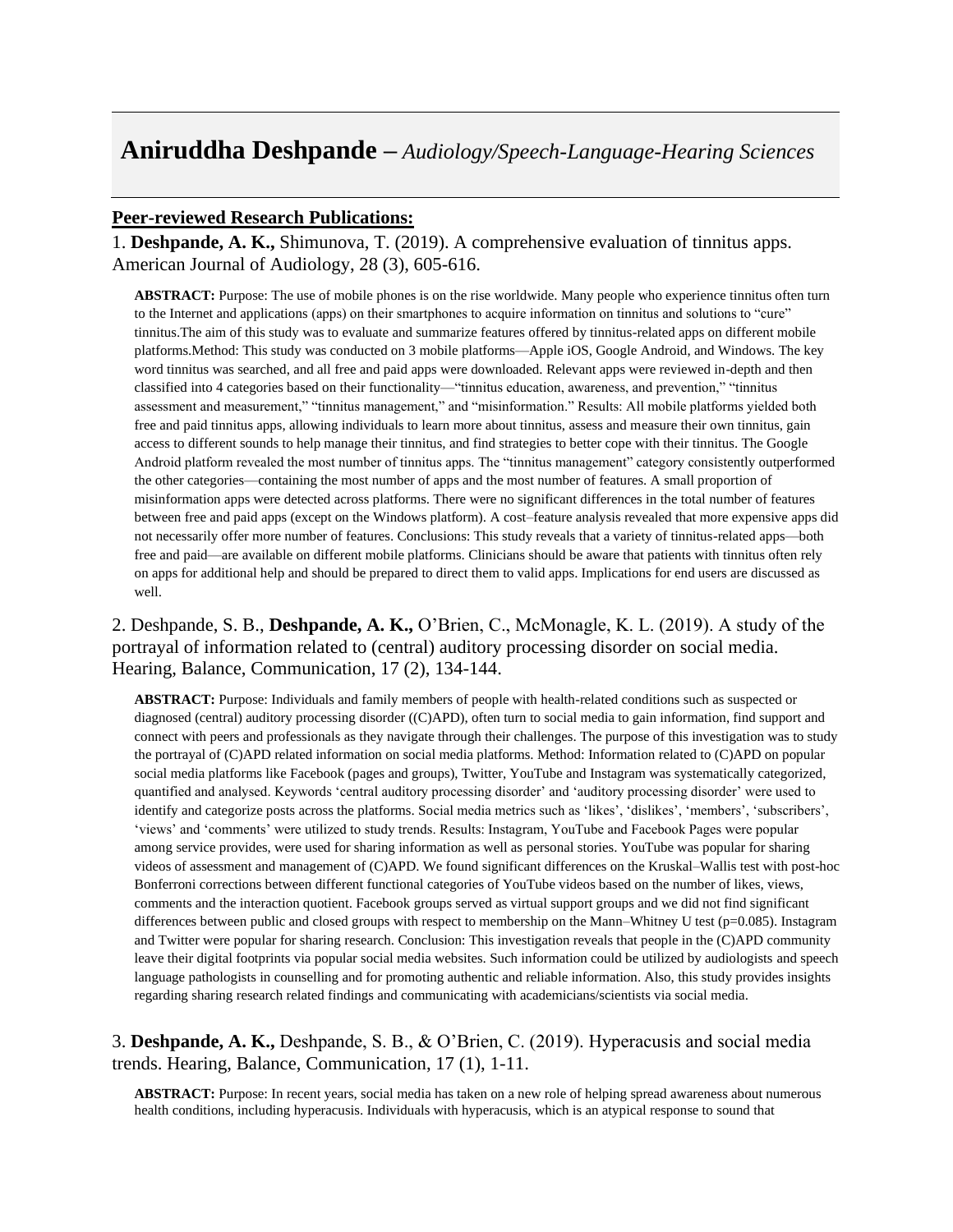individuals with normal hearing would find acceptable, are turning to social media platforms to learn about and seek guidance regarding their condition, to communicate with healthcare providers, as well as to find support in other members of the hyperacusis community. The purpose of this study was to investigate trends of social media portrayal of hyperacusis.Methods: This investigation systematically analyzed and quantified information related to hyperacusis on three currently popular social media platforms – Facebook (pages and groups), Twitter and YouTube. Further, we noted participation trends across the platforms. The keyword 'hyperacusis' was searched on each platform, and results were manually scraped by two reviewers based on numbers of 'likes', 'members', 'followers', 'views', 'comments' and other social media metrics.Results: Over half of the recorded online activity was seen on YouTube, followed by Facebook pages. YouTube was dominated by videos of individuals sharing their experiences with hyperacusis, while Facebook pages were a popular platform for service providers like audiologists. Misinformation and other false claims were found across all platforms, but predominantly on Facebook pages and YouTube. Conclusions: This investigation suggests that individuals in the hyperacusis community turn to social media to learn about their condition and share their experiences. Results of this investigation will equip audiologists with information regarding the current portrayal of hyperacusis online and on social media platforms. Audiologists and other hearing health professionals may use these findings to better counsel patients with hyperacusis.

#### 4. O'Brien, C., **Deshpande, A. K.,** & Deshpande, S. B. (2019) Tinnitus awareness and misinformation on social media. The Hearing Journal, 72 (1), 18-21.

**ABSTRACT:** As more individuals experience tinnitus, some researchers have labeled the condition a "global burden" (*J Formos Med Assoc.*2016 Mar;115(3):139). As such, social awareness of the condition has spread, in no small part due to the internet and social media. About 75 percent of American adults use the internet, including various social media platforms, to learn about health conditions like tinnitus (PEW, 2014). The World Health Organization has asserted the importance of modern social media platforms, particularly in their ability to provide more people with instant and easy access to healthrelated information (*Bull World Health Organ.* 2009 Aug;87(8):566). Social media also allow users to discuss health conditions (like tinnitus) and build relationships with others who share symptoms or experiences (*Am J Audiol.* 2017 Mar 1;26(1):1; *J Neurosurg Pediatr.* 2017 Aug;20(2):119). These virtual platforms can encourage communication about and management of disorders, thereby promoting confidence and empowerment. However, the lack of adequate gate-keeping mechanisms on social media may pose a threat to information accuracy. Misinformation can be particularly dangerous to people who are distressed by their condition, like tinnitus, and desperate to find an effective treatment (*J Acad Librariansh.*  2015; 41:583). In fact, billions of dollars are spent each year on items marketed online as "tinnitus cures" (*Otol Neurotol.* 2016 Aug;37(7):991). If tinnitus-related information posted online is systematically analyzed, audiologists and other hearing health care professionals can be better equipped to correct possible patient misinformation. As such, this study assessed the prevalence, quality, and trends of tinnitus-related information across three popular social media platforms: Facebook, Twitter, and YouTube (*AJA.* 2018. doi:10.1044/2018\_AJA-18-0033).

#### **Conference Poster Presentations**

1. O'Brien, C., & **Deshpande, A. K.** (2019). Are individuals with tinnitus more susceptible to online misinformation? ASHA convention, Orlando, FL. (\*Featured talk in the 'Selections from ASHA Convention' series)

**SUMMARY:** The quality of online medical information can conflict with evidence-based research. Tinnitus is a target for misinformation and bogus treatments due to its prevalence and lack of objective treatments. This study assessed how people with and without tinnitus respond to online misinformation regarding tinnitus, and determined whether a counseling session regarding causes and management of tinnitus affected susceptibility to misinformation.

2. Kraft, R., Birk, F., Reichert, M., **Deshpande, A. K**., Schlee, W., Langguth, B., Baumeister, H., Probst, T., Spiliopoulou, M., & Pryss, R (2019). Design and implementation of a scalable crowdsensing platform for geospatial data of tinnitus patients. The 32nd IEEE International Symposium on Computer-Based Medical Systems. Cordoba, Spain.

**SUMMARY:** Smart devices and low-powered sensors are becoming increasingly ubiquitous and nowadays everything is connected, which is a promising foundation for crowdsensing of data related to various environmental phenomena. Resulting data is especially meaningful when it is related to time and location. Interestingly, many existing approaches built their solution on monolithic backends that process data on a per-request basis. However, for many scenarios, such technical setting is not suitable for managing data requests of a large crowd. For example, when dealing with millions of data points, still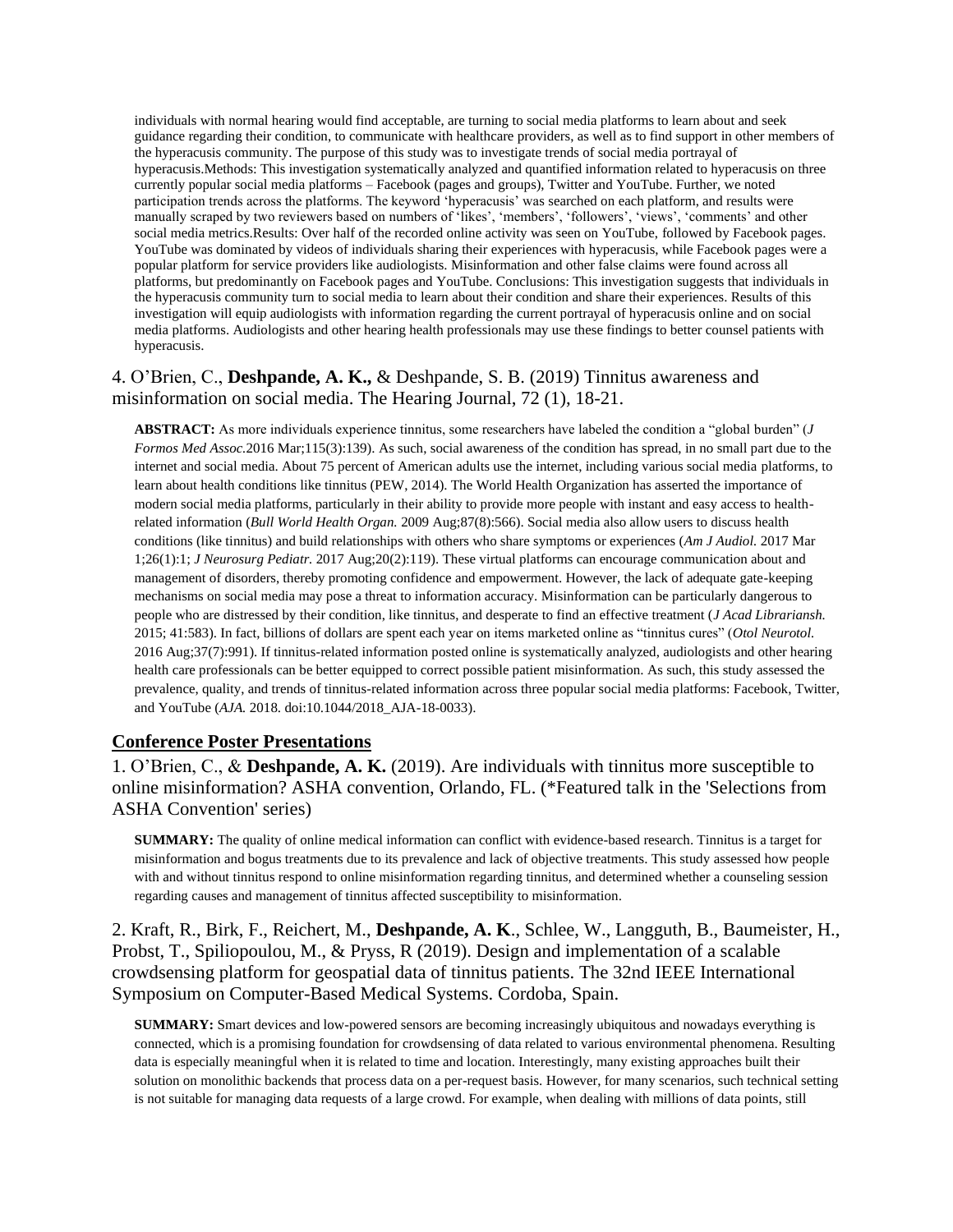many challenges arise for modern smartphones if calculations or advanced visualization features must be accomplished directly on the smartphone. Therefore, we realized an architectural design for managing geospatial data of tinnitus patients, which combines a cloud-native approach with Big Data concepts used in the Internet of Things. The architectural design shall serve as a generic foundation to implement (1) a scalable backend for a platform that covers the aforementioned crowdsensing requirements as well as to provide (2) a sophisticated stream processing concept to calculate and pre-aggregate incoming measurement data. Following this, a visualization feature was realized to provide users with a comprehensive overview of noise levels in their environment based on noise measurements. This shall help tinnitus or hearing-impaired patients to avoid locations with a burdensome sound level.

### **Professional Presentations:**

1. **Deshpande, A. K.** (2019). Advancements in tinnitus management. 3rd Annual Silence was stolen: Tinnitus awareness walk and fundraiser, Co-sponsor: American Tinnitus Association, East Meadow, NY.

2. **Deshpande, A. K**., & O'Brien, C. (2019). Tinnitus, twitter, and technology. Hearing Loss Association of America, Great Neck, NY.

3. **Deshpande, A. K.** (2019). Tinnitus research at the Hear-Ring Lab. National Institute for Occupational Safety and Health, Cincinnati, OH.

# **Aniruddha Deshpande –** *Audiology/Speech-Language-Hearing Sciences*

## **Peer-reviewed Research Publications**

1. **Deshpande, A. K.,** Deshpande, S. B., & O'Brien, C. (2018). A study of social media utilization by individuals with tinnitus. *American Journal of Audiology, 27* (4), 559-569*.*

**ABSTRACT:** Purpose: As more people experience tinnitus, social awareness of tinnitus has consequently increased, due in part to the Internet. Social media platforms are being used increasingly by patients to seek health-related information for various conditions including tinnitus. These online platforms may be used to seek guidance from and share experiences with individuals suffering from a similar disorder. Some social media platforms can also be used to communicate with health care providers. The aim of this study was to investigate the prevalence of tinnitus-related information on social media platforms. Method: The present investigation analyzed the portrayal of tinnitus-related information across 3 social media platforms: Facebook (pages and groups), Twitter, and YouTube. We performed a comprehensive analysis of the platforms using the key words "tinnitus" and "ringing in the ears." The results on each platform were manually examined by 2 reviewers based on social media activity metrics, such as "likes," "followers," and "comments." Results: The different social media platforms yielded diverse results, allowing individuals to learn about tinnitus, seek support, advocate for tinnitus awareness, and connect with medical professionals. The greatest activity was seen on Facebook pages, followed by YouTube videos. Various degrees of misinformation were found across all social media platforms. Conclusions: The present investigation reveals copious amounts of tinnitus-related information on different social media platforms, which the community with tinnitus may use to learn about and cope with the condition. Audiologists must be aware that tinnitus sufferers often turn to social media for additional help and should understand the current climate of how tinnitus is portrayed. Clinicians should be equipped to steer individuals with tinnitus toward valid information.

2. **Deshpande, A. K.,** Tan, L., Lu, L. J., Altaye, M., & Holland, S. (2018). fMRI as a pre-implant objective tool to predict children's post-implant auditory and language outcomes as measured by parental observations. *Journal of American Academy of Audiology, 29* (5), 389-404.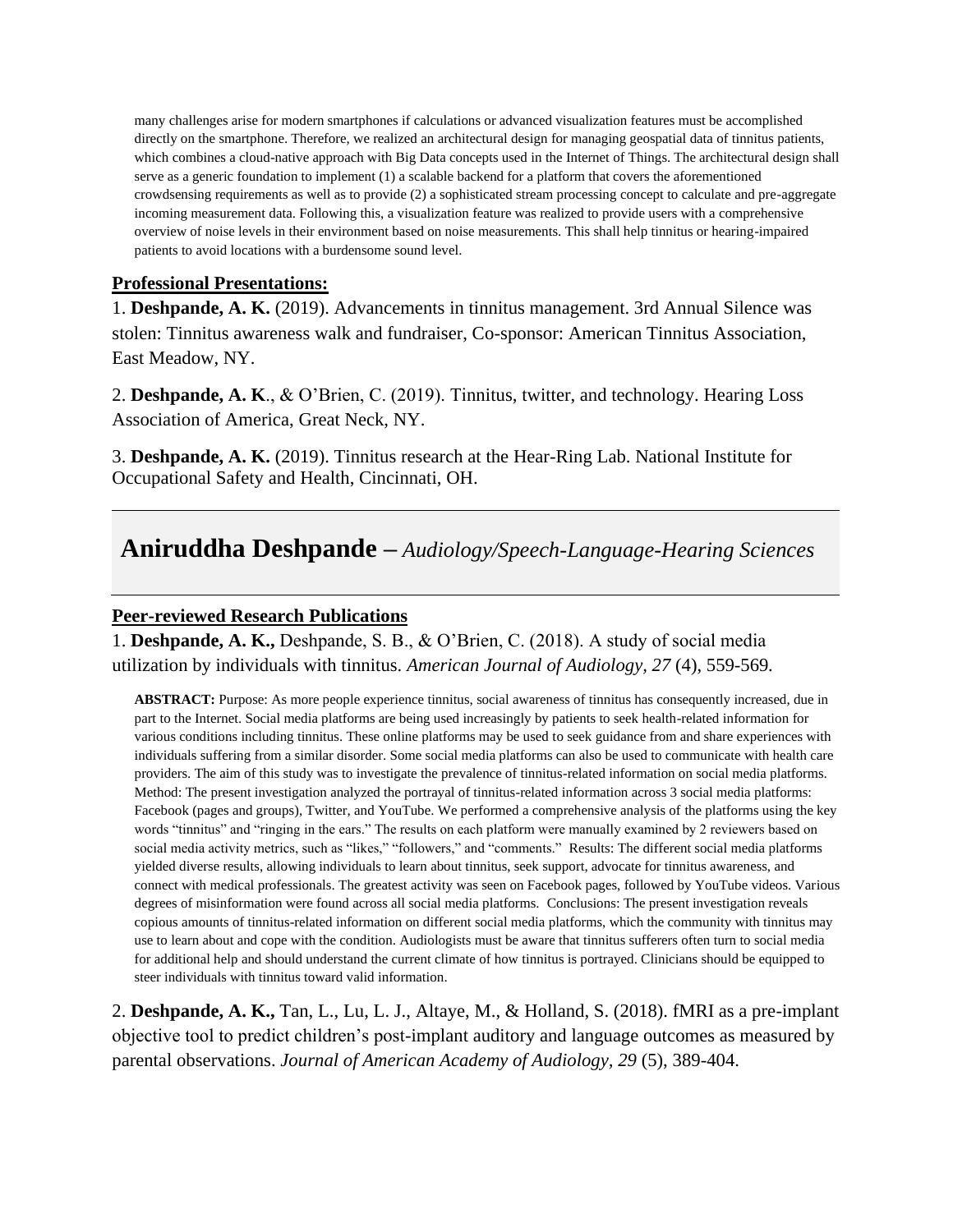**ABSTRACT:** Background: The trends in cochlear implantation candidacy and benefit have changed rapidly in the last two decades. It is now widely accepted that early implantation leads to better postimplant outcomes. Although some generalizations can be made about postimplant auditory and language performance, neural mechanisms need to be studied to predict individual prognosis. Purpose: The aim of this study was to use functional magnetic resonance imaging (fMRI) to identify preimplant neuroimaging biomarkers that predict children's postimplant auditory and language outcomes as measured by parental observation/reports. Research Design: This is a pre–post correlational measures study. Study Sample: Twelve possible cochlear implant candidates with bilateral severe to profound hearing loss were recruited via referrals for a clinical magnetic resonance imaging to ensure structural integrity of the auditory nerve for implantation. Intervention: Participants underwent cochlear implantation at a mean age of 19.4 mo. All children used the advanced combination encoder strategy (ACE, Cochlear Corporation\_, Nucleus\_ Freedom cochlear implants). Three participants received an implant in the right ear; one in the left ear whereas eight participants received bilateral implants. Participants' preimplant neuronal activation in response to two auditory stimuli was studied using an event-related fMRI method. Data Collection and Analysis: Blood oxygen level dependent contrast maps were calculated for speech and noise stimuli. The general linear model was used to create z-maps. The Auditory Skills Checklist (ASC) and the SKI-HI Language Development Scale (SKI-HI LDS) were administered to the parents 2 yr after implantation. A nonparametric correlation analysis was implemented between preimplant fMRI activation and postimplant auditory and language outcomes based on ASC and SKI-HI LDS. Statistical Parametric Mapping software was used to create regression maps between fMRI activation and scores on the aforementioned tests. Regression maps were overlaid on the Imaging Research Center infant template and visualized in MRIcro. Results: Regression maps revealed two clusters of brain activation for the speech versus silence contrast and five clusters for the noise versus silence contrast that were significantly correlated with the parental reports. These clusters included auditory and extra-auditory regions such as the middle temporal gyrus, supramarginal gyrus, precuneus, cingulate gyrus, middle frontal gyrus, subgyral, and middle occipital gyrus. Both positive and negative correlations were observed. Correlation values for the different clusters ranged from 20.90 to 0.95 and were significant at a corrected p value of 0.05. Correlations suggest that postimplant performance may be predicted by activation in specific brain regions. Conclusions: The results of the present study suggest that (1) fMRI can be used to identify neuroimaging biomarkers of auditory and language performance before implantation and (2) activation in certain brain regions may be predictive of postimplant auditory and language performance as measured by parental observation/reports.

#### **Conference Poster Presentations:**

1. McMonagle, K., O'Brien, C., **Deshpande, A. K.,** & Deshpande, S. B. (2018). Social media utilization in the central auditory processing disorder community. ASHA convention, Boston, MA.

**ABSTACT:** Social media utilization in the central auditory processing disorder (CAPD) community was investigated among Facebook pages, Facebook groups, Instagram, Twitter, and YouTube. Posts were categorized according to their functionality. Each platform exhibited patterns of what kind of information was shared, whether it was to promote service providers, provide advice/support for families, provide general information/awareness, or share personal stories.

## 2. Shimunova, T., O'Brien, C., & **Deshpande, A. K.** (2018). A comprehensive evaluation of tinnitus apps. AAA 2018. Nashville, TN.

**ABSTACT:** The use of mobile phones is on the rise worldwide. Many tinnitus applications (apps) are available for download on mobile operating systems and hand-held tablets. The primary aim of this study was to summarize features and investigate trends of different free and paid tinnitus apps available on three platforms - Apple iOS, Google Android, and Windows Mobile. Relevant apps were reviewed, tested and classified into four categories based on their functionality – tinnitus education, assessment, management and misinformation.

## 3. O'Brien, C., Deshpande, S. B., & **Deshpande, A. K**. (2018). Hyperacusis and social media trends. AAA 2018. Nashville, TN.

**ABSTACT:** Recently, social media platforms have helped spread awareness about various health conditions including hyperacusis. This study investigated trends in usage of four social media platforms (Facebook pages and groups, Twitter, and